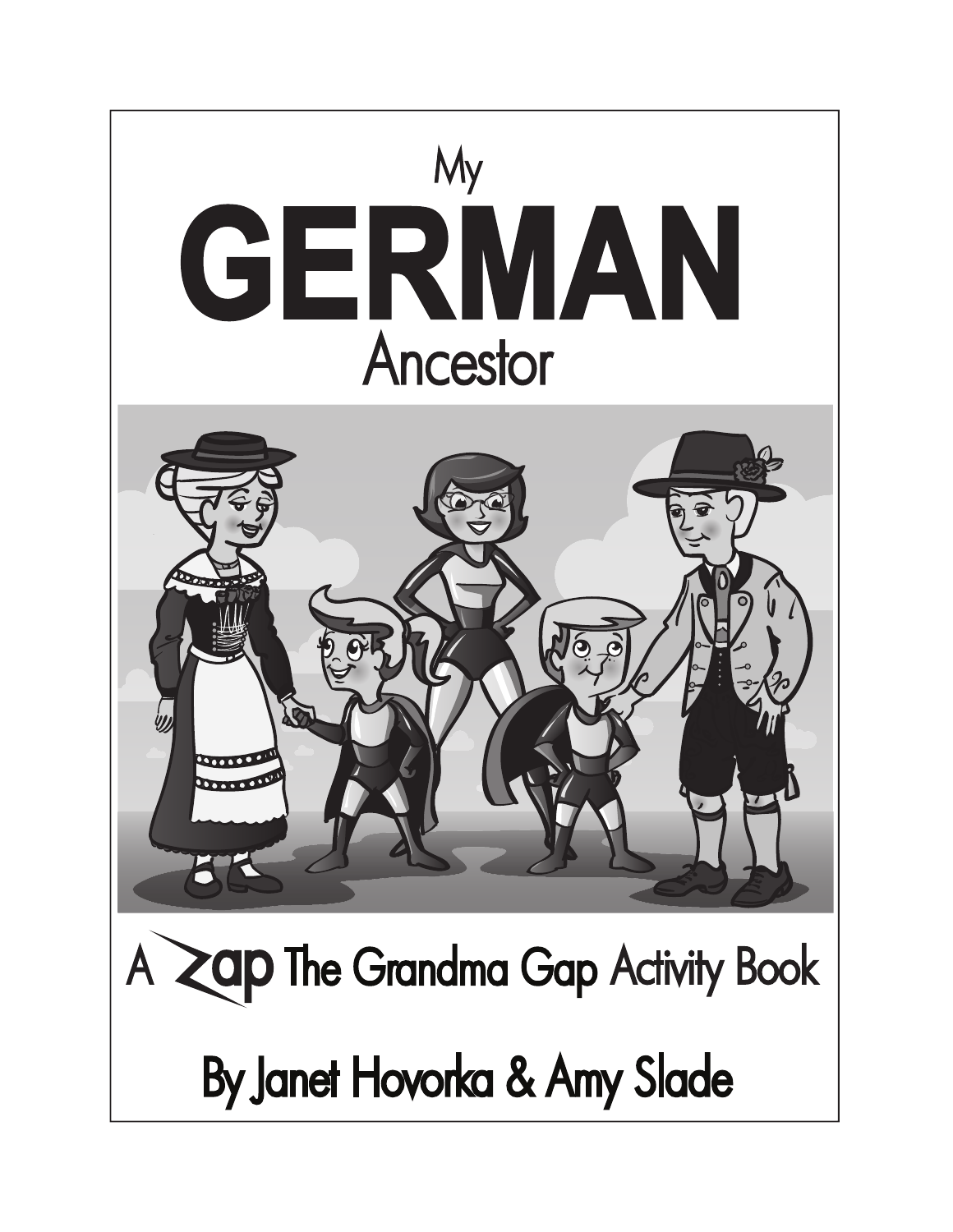## How To Use This Book

This activity book is designed to help create stronger bonds in modern families by encouraging the whole family to learn about their ancestors together. Greater knowledge about family history especially strengthens and empowers youth by creating self-esteem, resilience and a greater sense of control over their lives. Studying the family's past also strengthens the relationships between living family members by creating a shared experience and core identity that no one else in the world can duplicate. Young people can take the lead to accomplish the activities in this book with their family members.

It is our hope that learning about your family's past together can be a fun and exciting adventure and that this book will help all of your family members discover joy in the quest to find out more about your ancestors .

Janet Harold amy Slade

Copyright © 2013 by Janet Hovorka and Amy Slade All rights reserved. No part of this publication may be distributed in any printed or electronic form without written permission.

Illustrated by Bob Bonham http://www.coroflot.com/bbonham

While the authors have made every effort to provide accurate internet addresses at the time of publication, neither the authors nor the publisher assume any responsibility for changes that occur after publication. Further, neither the author nor publisher assume any responsibility for third party websites or their contents.

Published by Family ChartMasters P.O. Box 1080 Pleasant Grove, Utah 84062 www.familychartmasters.com 801-872-4278 For more information, free downloads, quantity discounts and new resources go to www.zapthegrandmagap.com

International Standard Book Number: 978-09888-548-5-7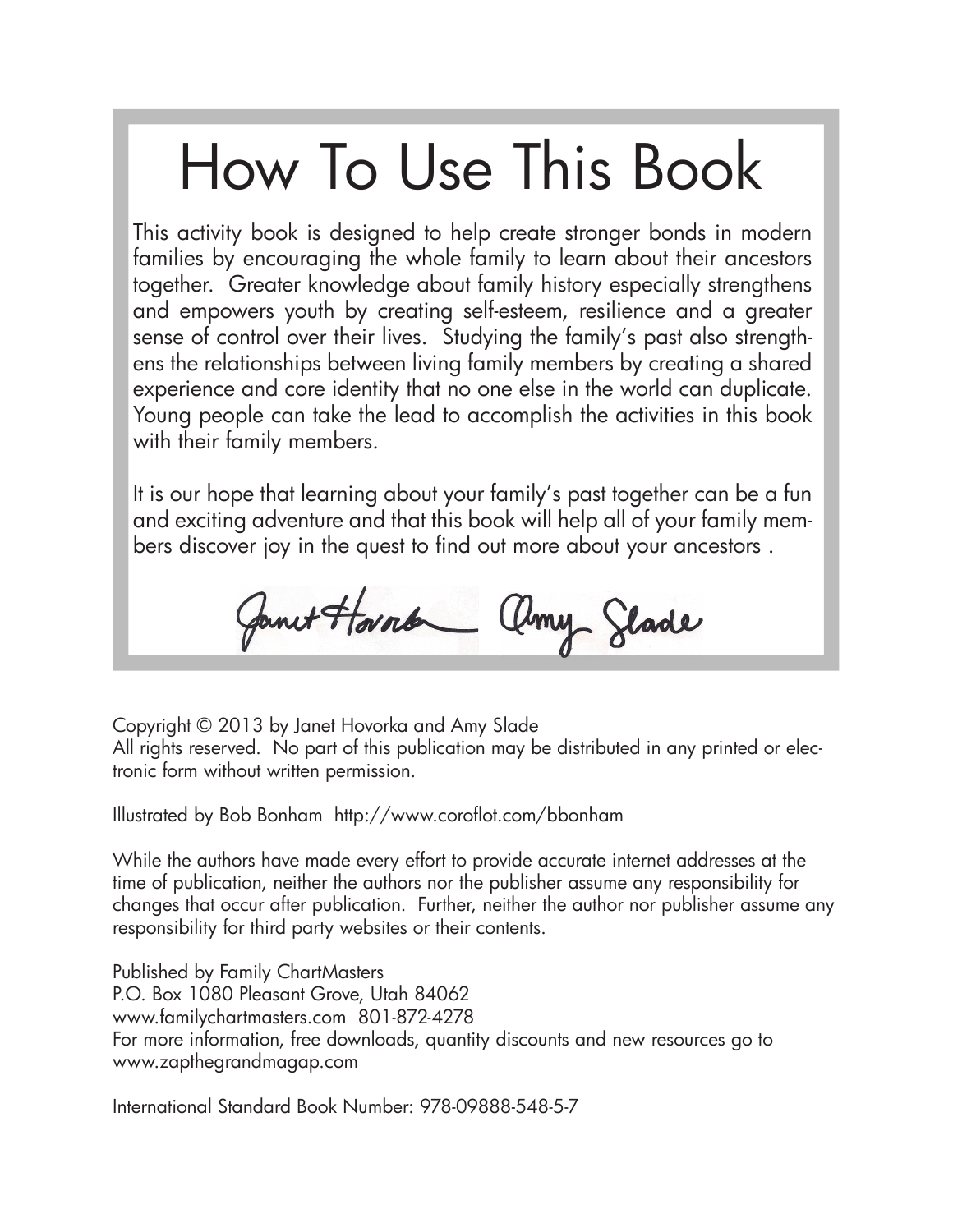## Table of Contents

| 13 |
|----|
|    |
|    |
|    |
|    |
|    |
|    |
|    |
|    |
|    |
|    |
|    |
|    |
|    |
|    |
|    |
|    |
|    |
|    |
| 52 |